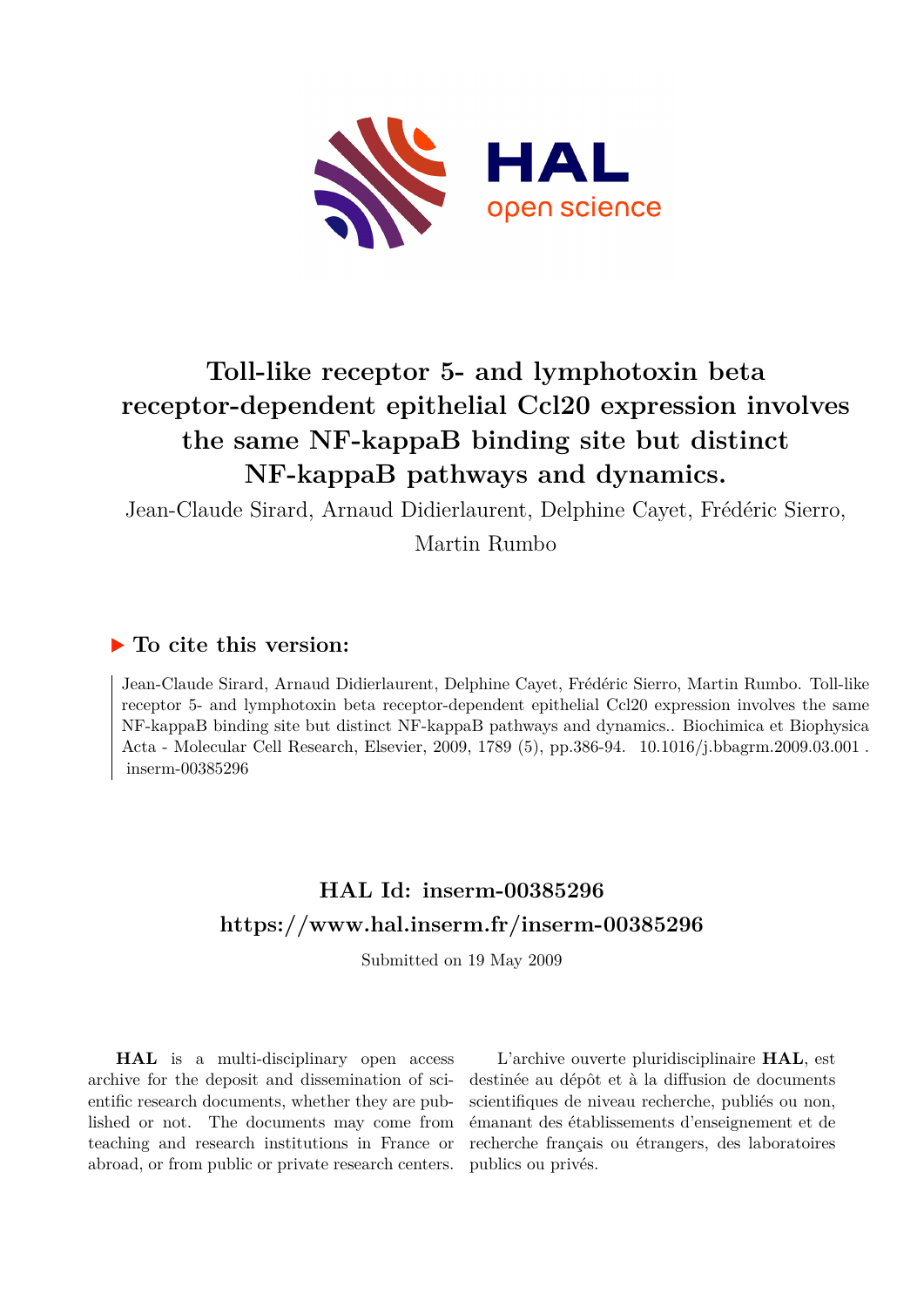## *Toll-like receptor 5- and lymphotoxin beta receptor-dependent epithelial Ccl20 expression involves the same NF-kappaB binding site but distinct NF-kappaB pathways and dynamics*

**Jean-Claude Sirard** <sup>1</sup> **, Arnaud Didierlaurent** <sup>2</sup> **, Delphine Cayet** <sup>1</sup> **, Fr**é**d**é**ric Sierro** <sup>3</sup> **, Martin Rumbo** 4 \*

*Interactions cellulaires et mol culaires des bact ries pathog nes avec l h te 1* <sup>é</sup> <sup>é</sup> <sup>è</sup> ' <sup>ô</sup> *INSERM : U801 , Institut Pasteur de Lille , Universit*é *du Droit et de la Sant*é *- Lille II , Institut de Biologie de Lille 1, Rue du Professeur Calmette 59021 LILLE CEDEX,FR*

<sup>2</sup> Kennedy Institute of Rheumatology imperial College of London, Faculty of Medicine, London, GB

*Department of Immunology and Inflammation 3 The Garvan Institute of Medical Research , Darlinghurst,AU*

*UNLP, Laboratorio de Investigaciones en el Sistema Inmune 4 Facultad de Ciencias Exactas , La Plata,AR*

\* Correspondence should be adressed to: Martin Rumbo <martinr@biol.unlp.edu.ar >

## **Abstract Summary**

**Canonical and alternative NF-**κ**B pathways depend on distinct NF-**κ**B members and regulate expression of different gene subset in inflammatory and steady state conditions, respectively. In intestinal epithelial cells, both pathways control the transcription of the gene coding the CCL20 chemokine. Lymphotoxin** β **receptor (LT**β**R) mediates long lasting CCL20 expression whereas Toll-like receptor 5 (TLR5) signals promote inducible and transient activation. Here, we investigated whether the regulation of CCL20 expression involves different promoter sites and NF-**κ**B molecules in response to TLR5 and LT**β**R stimulation. In epithelial cells, both stimulation required the same promoter regions, especially the NF-**κ**B binding site but involved different NF-**κ**B isoforms: p65/p50 and p52/RelB, for TLR5 and LT**β**R-dependent activation, respectively. The dynamic of activation and interaction with CCL20 -specific NF-**κ**B site correlated with gene transcription. Similar Ccl20 expression and NF-**κ**B activation was found in the small intestine of mice stimulated with TLR5 and LT**β**R agonists. In summary, different NF-**κ**B pathways modulate CCL20 transcription by operating on the same NF-**κ**B binding site in the same cell type.**

**MESH Keywords** Active Transport, Cell Nucleus ; Animals ; Base Sequence ; Binding Sites ; Caco-2 Cells ; Cell Line ; Cell Nucleus ; metabolism ; Chemokine CCL20 ; biosynthesis ; genetics ; metabolism ; Flagellin ; pharmacology ; Gene Expression ; drug effects ; Humans ; Lymphotoxin beta Receptor ; agonists ; metabolism ; Mice ; Mice, Inbred C57BL ; Molecular Sequence Data ; NF-kappa B ; metabolism ; Promoter Regions, Genetic ; Protein Binding ; Signal Transduction ; Toll-Like Receptor 5 ; metabolism

**Author Keywords** NF-kappa-B ; Toll-Like Receptor ; Lymphotoxin beta ; Chemokine ; CCL20

## **Introduction**

Chemokines promote the migration of immune cells under physiological and inflammatory conditions [1 ]. Homeostatic chemokines are constitutively produced in organs contributing to steady-state leukocyte trafficking and to lymphoid tissue organization. In contrast, the pro-inflammatory chemokines are selectively expressed upon microbial stimulation or tissue injury and recruit immune cells to sites of inflammation. The archetypical example is CXCL8 (IL-8) that is produced by epithelial cells upon pathogen infections [2 ]. Some chemokines like CCL20 can act as both constitutive/homeostatic and inducible/pro-inflammatory mediator depending on the conditions [3 ], [4 ]. The mechanisms governing such dual expression are however not yet understood.

While most chemokines bind several chemokine receptors and most receptors recognize several chemokines, CCL20 interacts specifically with the receptor CCR6 ([1 ], [3 ], [4 ], [5 ]). CCL20 promotes the recruitment of immature dendritic cells (DC) as well as B cells and activated T cells, thus eliciting adaptive immune responses [6 ]. Both in humans and mice, CCL20 expression is rather localized within mucosal sites [7], [8], [9], [10], [11]. Along the small intestine, the CCL20 chemokine is permanently produced by follicle-associated epithelium (FAE) contributing to DC positioning in the subepithelial area of Peyer's patches [12 ], [6 ], [13 ]. The constitutive CCL20 expression on FAE likely depends on lymphotoxin β (LTβ) receptor (LTβR) signaling in epithelial cells [14 ]. Otherwise, microbial signals or cytokines like interleukin 1β (IL-1β), tumor necrosis factor α (TNF α) transiently upregulate CCL20 expression within epithelial cells [15 ], [16 ], [17 ], [18 ], [10 ]. We and others showed that Toll-like receptor 5 (TLR5) activation by flagellin stimulates epithelial production of CCL20 and other chemokines like CXCL8 [19 ], [20 ], [21 ], [22 ]. Both LTβR and TLR5 signaling stimulate NF-κB activation to promote CCL20 transcription.

NF-κB transcription factors form homodimers or heterodimers of five distinct proteins: p50, p52 (p100), p65 (RelA), RelB, and c-Rel that bind the consensus motif  $G_5 G_4 G_3 R_2 N_1 N_0 Y_{+1} Y_{+2} C_{+3} C_{+4}$  widely spread within mammalian gene promoters [23 ], [24 ]. Upon stimulation by pro-inflammatory or microbial signals, the canonical NF-κB p65/p50 binds to NF-κB sites of promoters causing transcriptional activation. Such activation involves the proteolysis of NF-κB-bound IκBα proteins and the nuclear translocation of p65/p50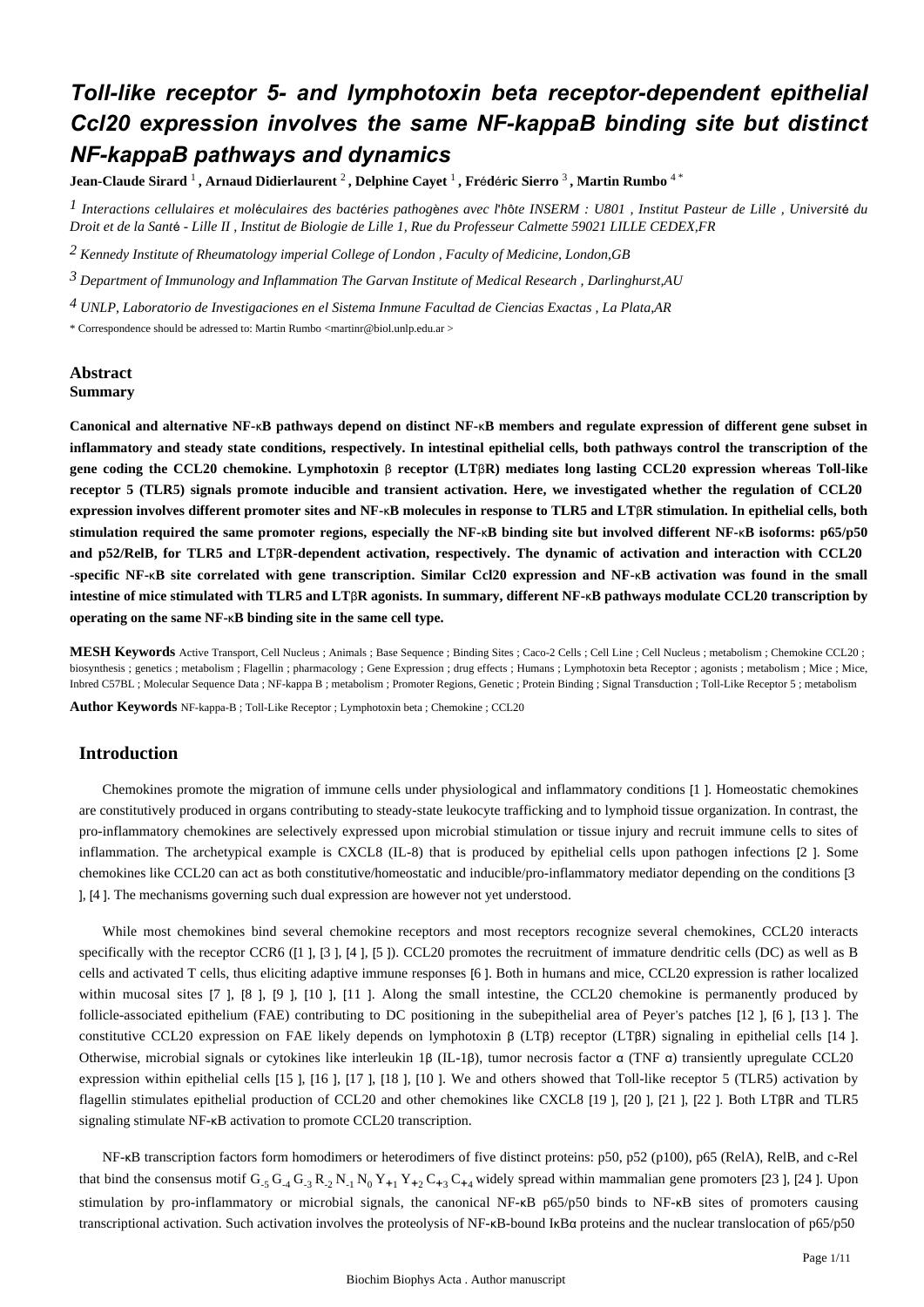[24 ]. NF-κB p65/p50 activity induces almost immediate gene expression, including genes coding repressors, which mediate a negative feedback for early response termination. A second major NF-κB activation pathway, called the non-canonical or alternative pathway involves the NF-κB constituted of p52/RelB dimers. This pathway is triggered by various receptors such as TWEAK-R, CD40 or LTβR [ 24 ]. Gene transcription is slower and long-lasting with p52-dependent signals compared to canonical NF-κB [24 ], [25 ]. Cell type- and stimulus-specific factors determine the NF-κB combination involved in the transcriptional regulation of a specific subset of genes. How a promoter harboring NF-κB binding motif discriminates the canonical and alternative pathways may depend on (1) relative levels of p65/p50 and p52/RelB levels in steady-state conditions, (2) variability of the NF-κB sites that selectively bind p65/p50 or p52/RelB, (3) specific expression of receptors controlling NF-κB pathways, (4) cell- or stimulus-specific chromatin changes and cooperation with parallel signal transduction pathways and transcription co-factors.

The sequences from the human CCL20 and mouse Ccl20 promoters are highly homologous (Supplementary Figure 1 ). Particularly, the binding site specific for NF-κB that is proximal to the transcription initiation site (−93 to −82 for human and −98 to −87 for mouse) is conserved and is critical for CCL20 promoter activity in both species [17 ], [18 ], [26 ], [20 ]. We have previously shown that LTβR signaling in intestinal epithelial cells induces p52 nuclear activity and sustained CCL20 expression [14 ]. Mutation in the NF-κB site of CCL20 promoter abrogates the LTβ-mediated transcription [14 ]. In intestinal epithelial cells, TLR5 signaling activates CCL20 transcription through the canonical pathway [20 ]. The kinetic of CCL20 expression mediated by LTβR is different from that mediated by TLR5 signaling. While TLR5 activation triggers an early and transient increase of CCL20 transcription, LTβR signaling promotes a sustained increase of CCL20 mRNA levels [14 ], [21 ]. Here, we further analyzed the contribution of NF-κB binding sites on CCL20 promoter and NF-κB molecules in the regulation of expression in intestinal epithelial cells upon TLR5 or LTβR stimulation. We showed that both stimuli require the same NF-κB site but recruits p65 and p52, respectively. We found that the dynamic of NF-κB recruitment and negative feedback is different according to stimulus. Besides experiments on cell lines, we observed similar recruitment in the small intestine of TLR5- or LTβR-stimulated mice. These data show that in intestinal epithelial cells, different NF-κB pathways can modulate gene expression interacting on the same NF-κB binding site of a specific gene promoter.

## **Experimental Procedures**

## **Cell Culture**

All cell culture products were from Gibco BRL (Rockville, USA). The human intestinal epithelial-like cells T84 and Caco-2 cells (clone 1) and the mouse cell line Iccl2 were maintained as previously described [27 ], [21 ]. Briefly, T84 and ICcl2 cells were grown in 50 % DMEM, 50% Ham's F12 medium, 5% FCS and 2 mM L-glutamine. Caco-2 cells were cultured in DMEM with glutamax, 10% FCS, 1% non-essential amino acids and 4 μg/ml transferrine. Cells were grown for 3–7 days to confluency and then treated with medium supplemented with human LTα<sub>1</sub> β<sub>2</sub> (1000 ng/mL) from R&D (Carlsbad, USA) or agonist antibody specific to human LTβR from R&D (100 ng/mL) or to mouse LTβR (100 ng/mL, clone 4H8 WH2) from Alexis (Switzerland) or flagellin (1000 ng/mL) and harvested at different times. Endotoxin-free flagellin FliC was prepared from Salmonella enterica Serovar Typhimurium ATCC 14028 as previously described [19 ] or purchased from Alexis. Human or mouse CCL20 levels in cell culture supernatant were determined by ELISA (R&D Systems, USA) following supplier's instructions.

#### **Cell transfections and luciferase assays**

Previously, the CCL20 promoter region (about 1.6 kb) was cloned into the firefly luciferase reporter pGL-3 basic vector (Promega, USA), giving rise to Δ1451 plasmid, and site directed mutagenesis using the primer 5′ GGGCCAGTTGATCAATgatgagaattCCATGTGGCAACACGC 3′ (mutated nucleotides are written in small letters) was performed to mutate the putative CCL20 NF-κB binding [14 ]. Truncated promoters were generated using the Δ1451 plasmid and the double-stranded nested deletion kit (Pharmacia, Sweden). Epithelial cells were transfected for 12 h with the CCL20 reporter plasmids and the normalizing pRL-TK plasmid coding Renilla luciferase (Promega) using Lipofectin® (Invitrogen, Carlsbad, USA). Fresh cultured medium was added for 48 h and the cells were stimulated for 6 to 9 h as described above. Firefly luciferase activity was measured and normalized to Renilla luciferase activity using the Dual luciferase® assay (Promega). Relative luminescence (RLU) was normalized as luciferase RLU (RLU-L) with Renilla RLU (RLU-R) and the variation in luciferase activity was calculated as follows  $[(RLU-L_{\text{treated}}/RLU-R_{\text{treated}})/(RLU-L_{\text{model}})$ /RLU-R<sub>mock</sub>)] using as mock condition cells transfected with full length promoter fusion that were not activated by any stimulus.

#### **Nuclear extract analysis**

At indicated times after stimulation, cells were washed with cold PBS containing phosphatase inhibitors and nuclear proteins were obtained using the Nuclear Extract kit from Active Motif (Carlsbad, USA) following manufacturer instructions. Protein concentration of the extracts was measured using the BCA Assay (Pierce, Rockford, USA). DNA binding activity of NF-κB proteins within nuclear extracts was assessed using the TransAM™ NF-KB family kit (Active Motif). Briefly, 500 ng of nuclear extract were incubated 1h RT into a 96-well plate coated with an oligonucleotide bearing an NF-κB consensus binding. After washing, plates were incubated with rabbit primary antibodies specific for human p65, p50, p52 or RelB for 1h at RT. The anti-p65 and anti-p52 antibodies that are crossreactive with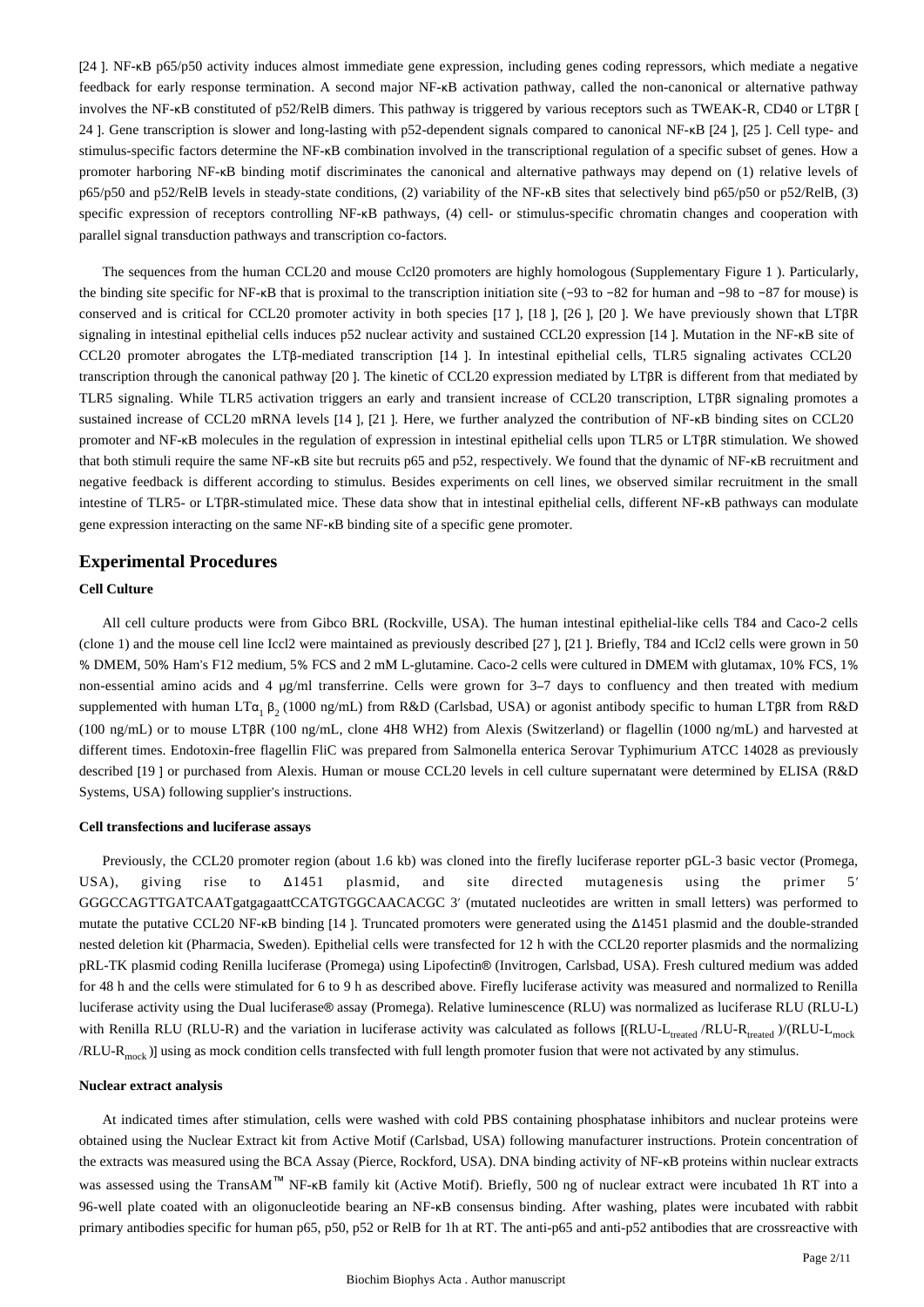mice counterparts were used in experiments involving ICcl-2 cells or animal samples. Revelation was done with HRP-conjugated anti-rabbit IgG and TMB as substrate. Absorbance was measured at 450 nm in a microplate spectrophotometer. Competition was performed with the TransAM™ NF-κB family kit oligonucleotide, purified double strand DNA bearing the CCL20 wild type promoter sequence (5'GGGCCAGTTGATCAATggggaaaaccccATGTGGCAACACGC3') or a NF-KB mutant variant (5' GGGCCAGTTGATCAATgctgagaattccATGTGGCAACACGC3′). To generate double strand DNA, sense and antisense oligonucleotides were mixed in TE buffer (10mM Tris, 1 mM EDTA) at a 100 mM concentration, heated at 95°C for 5 min and hybridized by equilibration to RT. Homogeneity of oligonucleotide duplex was assessed by PAGE.

#### **In vivo experiments**

C57BL/6 mice were strain from Charles River Laboratories (France). (C57 BL/6J 5 CBA/J)F1 harboring a transcriptional fusion between promoter containing NF-κB sites from the Igκ light chain and the firefly luciferase (3x-κB-luc or NF-κB-luc ) were bred in our animal facility [28 ]. Animals were maintained in a specific pathogen-free facility in an accredited establishment (#A59107; Institut Pasteur de Lille). All experiments complied with current national and institutional regulations and ethical guidelines. Mice were stimulated by intraperitoneal (i.p.) injection of PBS, flagellin (10μg), agonistic anti-LTβR antibody or control antibody (10μg) and sacrificed at indicated times. Luciferase activity was measured on intestinal homogenates of NF-κB-luc mice using Luciferase Assay System (Promega) and normalized to protein content measured using Bradford assay (Pierce). For nuclear extract preparation, small intestine were rinsed with ice chilled PBS, Peyer's Patches were removed and mucosal layer scrapped gently with a scalpel after addition of lysis buffer supplemented with protease and phosphatase inhibitor cocktail from Active Motif. Nuclear extracts were obtained and assayed as described above. Mouse CCL20 levels were determined by ELISA (R&D Systems, USA) on intestinal tissues homogenized in T-PER Tissue Protein Extraction Reagent (Pierce) supplemented with Complete protease inhibitor (Roche). Chemokine levels were also normalized to the total protein content.

#### **In situ hybridization**

It was performed as previously described  $[14]$ . Briefly Ccl20 -specific <sup>35</sup> S -labeled riboprobes were synthesized from a plasmid vector pKS containing full coding region. Paraformaldehyde-fixed frozen sections were protease-treated, washed and the slides were hybridized at 45°C overnight with a labeled probe at  $2\times10^6$  cpm/10 $\mu$ L. After RNase treatment and washes, the radioactive probe bound to tissue section mRNA specific for Ccl20 was detected by 2–4 weeks exposure to emulsion autoradiography using NTB-2 emulsion (Eastman Kodak Co.). As negative control, antisense probe was used.

#### **Laser microdissection**

Small intestine were rinsed with ice chilled PBS and fixed overnight at  $4^{\circ}$ C in a solution containing 300g sucrose, 5g ZnCl<sub>2</sub>, 6g Zn(O<sub>2</sub>)  $CCH_3$ )<sub>2</sub> (H<sub>2</sub> O)<sub>2</sub>, 0.1g Ca(O<sub>2</sub> CCH<sub>3</sub>)<sub>2</sub> in 1L of 0.1M Tris-HCl pH7.4. Tissues were subsequently frozen embedded in OCT and 20µm sections were mounted on Leica slides for microdissection (Leica Microsystems, Wezlar, Germany), stained with Mayer's Hemalun and processed as previously described [21 ]. Using a LMD microscope AS LMD (Leica Microsystems), epithelial layer of intestine was cut out from slides and samples were collected into RNA lysis buffer.

#### **Quantitative real-time RT-PCR**

Total RNA was extracted with the Nucleospin RNA II kit (Macherey Nagel, Germany) and reverse-transcribed with the High-Capacity cDNA Archive Kit (Applied Biosystems, USA). The resulting cDNA was amplified using SYBR Green-based real-time PCR (Applied Biosystems). The specific primers are CGTCATCCATGGCGAACTG/GCTTCTTTGCAGCTCCTTCGT (ActB , coding for mouse β -actin), TTTTGGGATGGAATTGGACAC/TGCAGGTGAAGCCTTCAACC (mouse Ccl20 ), AGACTGCCCGCAAATCGAC/CTTGCGAGCGGCTTTTGTA (H3F3A , coding for human histone 3.3), and CCAAGAGTTTGCTCCTGGCT/TGCTTGCTGCTTCTGATTCG (human CCL20). Relative mRNA levels (2<sup>-ΔΔCt</sup>) were determined by comparing (a) the PCR cycle thresholds (Ct) for Ccl20 and ActB or H3F3A for mouse and human, respectively (ΔCt) and (b) ΔCt values for treated and control groups (ΔΔCt) as described (19).

#### **Statistical analysis**

Statistical differences were analyzed using the Mann-Whitney and Student t tests and were considered to be significant for p values <0.05 . Unless otherwise specified, results are expressed as arithmetic means ± standard deviation.

## **Results**

#### **Similar CCL20 promoter elements are required for TLR5 and LT**β**R signaling**

Recent studies found that CCL20 transcription is upregulated by flagellin-TLR5 and LTβ-LTβR signaling in the human intestinal epithelial cell lines: T84 and Caco-2 [21 ], [19 ]. The transcriptional fusion Δ1451 between the genomic DNA fragment encompassing 1451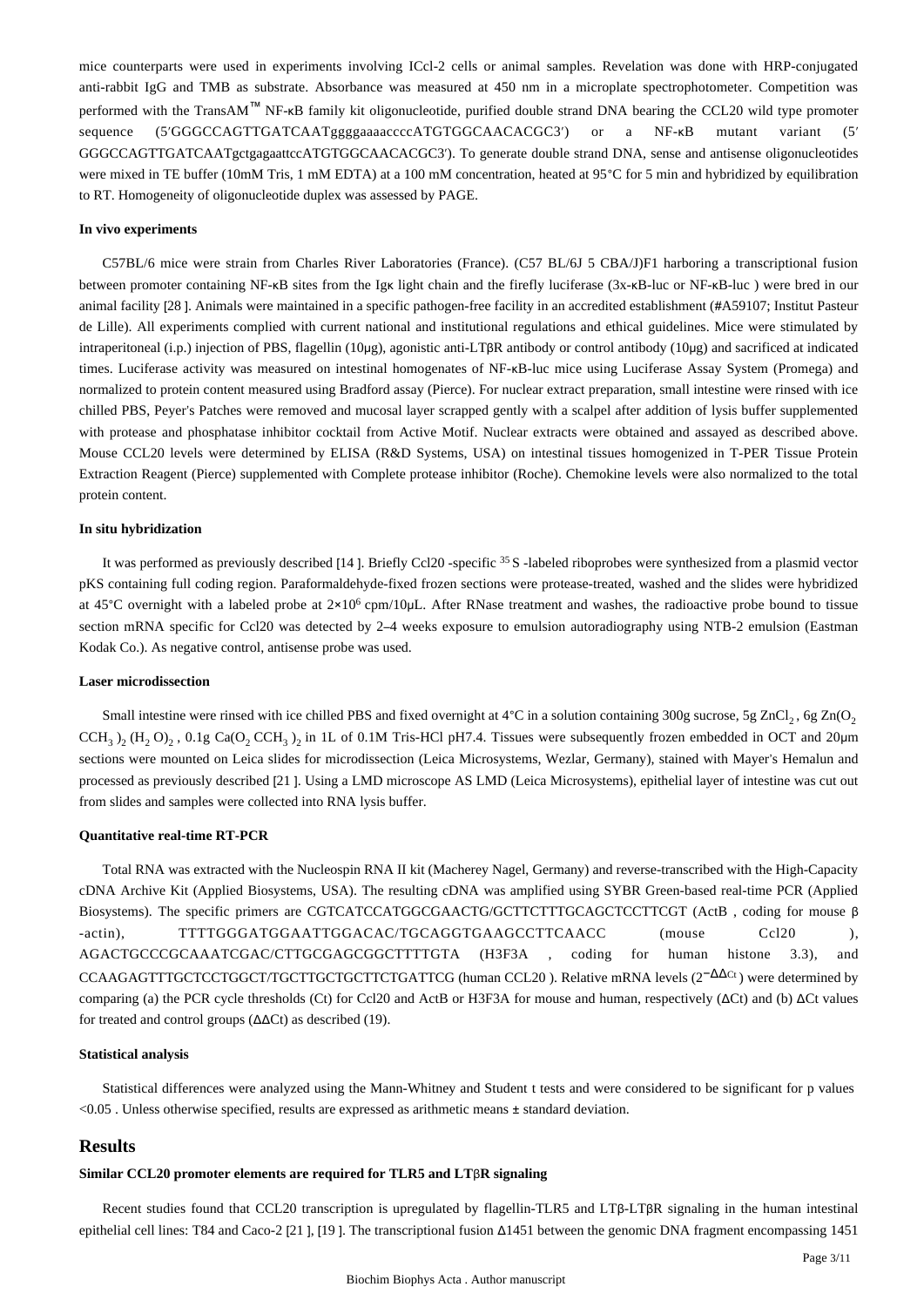bp upstream and 38 bp of human CCL20 first exon and luciferase gene (luc) was previously constructed [14 ] (Figure 1 ). The promoter harbors several putative transcription factor binding sites including NF-κB (Figure 1a ). In order to assess their contribution, we used the Δ 1451 fusion mutated in the NF-κB binding site and we generated serial deletions of the promoter to positions −214, −195, −173, −163, − 117 or −102 (giving rise to constructs Δ214, Δ195, Δ173, Δ163, Δ117, and Δ102 respectively) (Figure 1a ). Luciferase activity was assessed in T84 cells after transient transfection and TLR5 and LTβR stimulation, using flagellin and agonistic anti-LTβ antibodies, respectively (Figure 1b–c ). The Δ1451 promoter was sufficient to promote 6-fold upregulation of fusion activity for both stimuli. Similar results were obtained with fusions Δ214, Δ195, Δ173, and Δ163 (Figure 1b–c and data not shown). These data showed that the CCL20 promoter activity requires at least the 163bp region upstream of transcription initiation site. In contrast, the fusions Δ117 and Δ102 were totally unable to respond to signals meaning that essential sites for CCL20 transcription are located between −163 and −117. Kwon et al. [ 17 ] showed that the site from −143 to −154 is critical for the Ets-like transcription factor ESE-1 activity and CCL20 expression in epithelial cells. This may explain the results obtained with our truncated constructs. Similarly, mutation on the NF-κB binding site (−93 to −82 bp) impaired activation of transcriptional fusion by both LTβ and flagellin, thereby confirming the key role of NF-κB for pro-inflammatory or homeostatic CCL20 expression (Figure 1b–c )[14 , 17 , 18 ]. Similar results were obtained for flagellin stimulation in the Caco-2 cells (data not shown). Finally, the mutation of the NF-κB binding motif and any promoter deletions that impaired response also affected the basal CCL20 promoter activity (Figure 1b–c ). In conclusion, activation of transcription by pro-inflammatory TLR5 or homeostatic LTβR signaling requires the same binding sites for NF-κB and additional co-factors in the CCL20 promoter.

#### **Different NF-**κ**B members are translocated to the nucleus upon TLR5 and LT**β**R signaling**

The kinetic and the magnitude of the NF-κB-dependent transcriptional responses depend on the cell type and are different upon TLRs and LTβR signaling. We studied CCL20 transcription after LTβR and TLR5 stimulation of intestinal epithelial cells. T84 cells are responsive to both flagellin and LTβ whereas Caco-2 cells exclusively respond to flagellin [21 ]. We also used the mouse cell line ICcl-2 that responds to LTβ but poorly to flagellin [29 ]. Whereas TLR5 signaling activated an early and transient CCL20 gene transcription, LTβ R stimulation promoted sustained expression (Figure 2a ). In both cases, transcriptional response correlated with CCL20 protein production as measured in the cell culture supernatant (Figure 2b and c ). T84 cell line showed a higher basal expression of CCL20 protein however a significant increase in CCL20 levels could be detected after either flagellin or LTβ stimulation.

We next determined the nature of NF-κB members activated in epithelial cells by LTβR and TLR5 stimulation using an ELISA that detects the specific binding of transcription factors to DNA. In brief, nuclear extracts from mock or treated cells were incubated with immobilized NF-κB oligonucleotides and the binding of NF-κB was detected using specific antibodies. The kinetics of nuclear translocation of p50 (p105), p52 (p100), p65 and RelB upon TLR5 or LTβR signaling were first analyzed. The effect of flagellin on T84 and Caco-2 cells, and anti-LTβR stimulation on T84 and ICcl2 cells is depicted in Figure 3 . In Caco-2 cells, flagellin triggered an early translocation of p50 as observed at 30 min. Then, p50 steady state levels were totally restored at 8h (Figure 3a ). Similar results were observed for p65 (Figure 3b ), whereas no changes were observed for nuclear levels of p52 upon flagellin stimulation on this cell line ( Figure 3c ). A transient increase of nuclear p50 and p65 was also observed in T84 cells (Figure 3d–e ), even though their basal levels were high in untreated cells, in concordance with higher levels of basal CCL20 production. Moreover, in coincidence with Caco-2 results, flagellin did not cause any translocation of RelB and p52 in this cell line (Figure 3f–g ). As expected, these data support the specific activation of canonical pathway by TLR5 signaling. In contrast, after LTβR activation, RelB and p52 were detected in nuclear extracts of T84 cells (Figure 3j–k ). However, the translocation was delayed compared to TLR5 data and long-lasting since RelB and p52 were present from 8 to 24h after activation, as previously described [14 ]. Similar features were found for ICcl2 mouse cells (Figure 3l–m ). Upon LTβR treatment, a faint activation of p65 and p50 was consistently observed at early and late time points. These data strengthened previous observations that LTβR triggers preferentially the alternative NF-κB pathway in epithelial cells. The NF-κB activation pattern and kinetics observed is coincident with the kinetics of CCL20 expression (Figure 2 ). In summary, the signaling pathway influences both the type and the dynamic of intra-nuclear NF-κB recruitment, thereby modulating differentially CCL20 transcription.

#### **Specific binding of p65 and p52 to the CCL20 promoter proximal NF-**κ**B binding site**

In ELISA assays, the immobilized oligonucleotides contain the consensus sequence: GGGACTTTCC that binds p50/p65, p52/RelB as well as other NF-κB family member combination. Although NF-κB sites have usually little selectivity for a given NF-κB species, there are some reports supporting this mechanisms [30 ]. The NF-κB binding site of CCL20 promoter: GGGAAAACCC, was shown to be essential for both TLR5 or LTβR signaling (Figure 1) [14 ]. To determine whether this site is specific for p65 and/or p52, we performed competition using CCL20 -specific oligonucleotides that span the NF-κB binding site of CCL20 promoter or mutant oligonucleotides ( Figure 4 and data not shown). We selected the conditions resulting in maximal nuclear levels of p50/p65 and p52/RelB translocation after stimulation with flagellin and LTβ (30 min and 24h, respectively). As shown, the CCL20 -specific oligonucleotides efficiently inhibited the binding of the p50, p52, p65 and RelB, independently of the stimulation. In contrast, the mutant oligonucleotide did not promote any competition of the immobilized NF-κB site. These results suggest that the different NF-κB combinations interact with CCL20 promoter at the same binding site.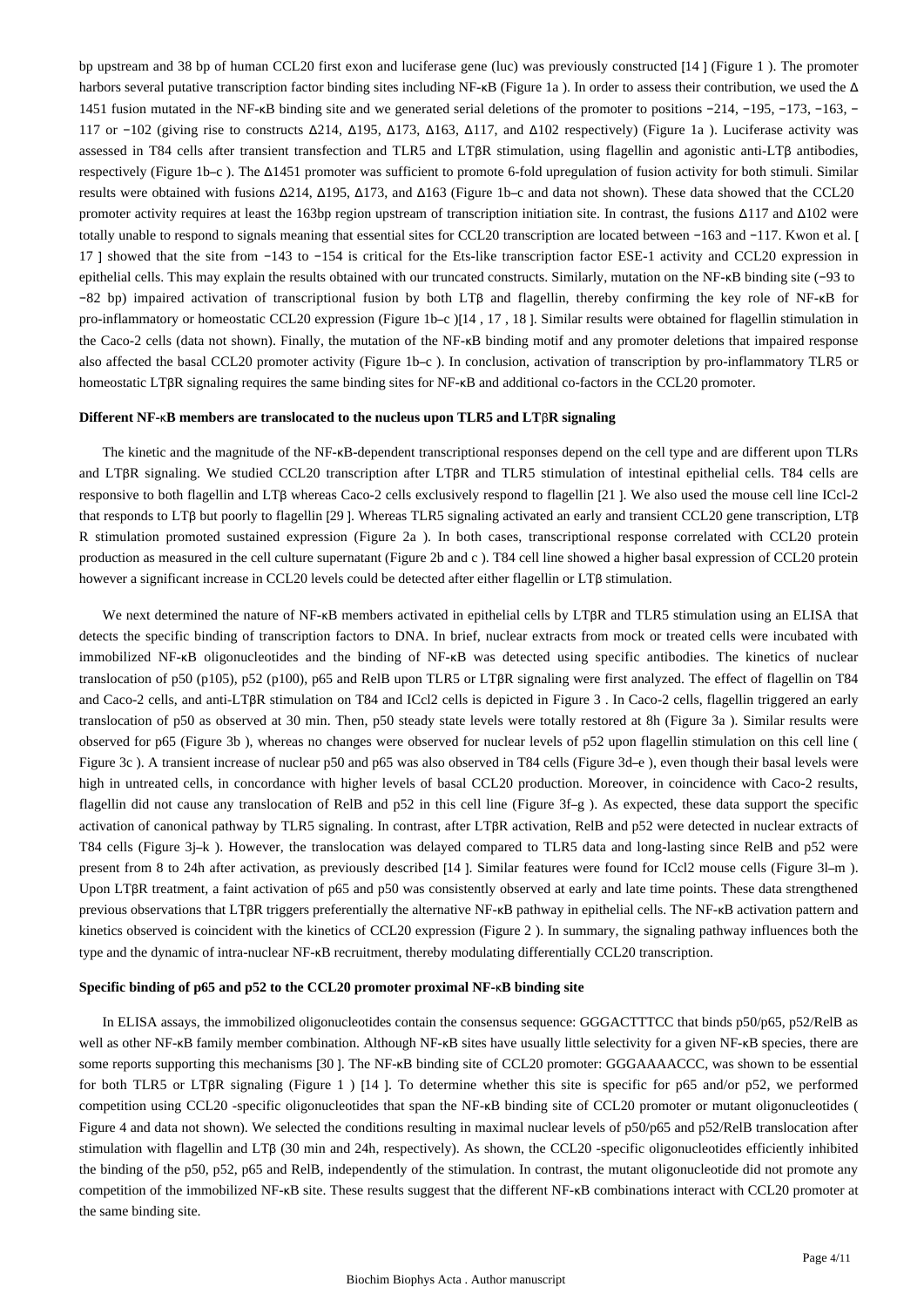#### **Intestinal Ccl20 expression upon TLR5 or LT**β**R stimulation correlates with differential recruitment of NF-**κ**B members**

To define the physiological relevance of NF-κB binding, we analyzed Ccl20 expression and Ccl20 promoter activity in vivo upon LTβ R and TLR5 stimulation (Figure 5 ). As previously observed for LTβR signaling [14 ], intraperitoneal injection of flagellin induced Ccl20 expression in the intestinal absorptive epithelium layer of the ileum (Figure 5a ). We also detected the constitutive Ccl20 transcription within the FAE, a process likely LTβR-dependent. The expression kinetics upon TLR5 or LTβR signaling in vivo was similar to the one observed on intestinal epithelial cell lines. Using laser-microdissected epithelium, we found that flagellin induced early and transient Ccl20 expression while anti-LTβR treatment provoked early and sustained expression (Figure 5b ). For both stimuli, the transcriptional induction was also correlated with a rise in CCL20 protein levels of treated intestines, although higher interindividual variability was observed ( Figure 5c ). Using NF-κB-luc reporter mice, we found that flagellin treatment activated NF-κB throughout the small intestine ( Supplementary Figure 2 ). We next assessed NF-κB activity using nuclear extracts obtained from scrapped intestinal mucosal layers ( Figure 5d–e ). Coincident with the kinetics of Ccl20 expression, flagellin stimulation induced an early nuclear p65 translocation whereas anti-LTβR treatment promoted p52 translocation after 8h. Moreover, complete inhibition of p65 and p52 activities was obtained by competition with the oligonucleotide harboring a native CCL20 NF-kB site while the mutant counterpart had no effect. In summary, we have observed in intestinal mucosa the same kinetics of CCL20 expression and NFKB kinetics and differential activation than observed in intestinal epithelial cell lines. Besides, p65 and p52 can bind to the native NFκB binding site of Ccl20 promoter.

### **Discussion**

The epithelial production of CCL20 chemokine in the small intestine plays a central role in adaptive immune responses by a CCR6-dependent recruitment of immature dendritic cells [19 ]. LTβR signaling triggers CCL20 production on intestinal epithelial cells, being probably involved in long-lasting CCL20 production in FAE of Peyer's patches [14 ]. On the other hand, infectious or inflammatory stimuli like TLR5 activation by flagellin promote transient CCL20 transcription [19 ]. Our study aimed to analyze the CCL20 promoter sites and the NF-κB molecules involved in stimulus-specific gene regulation. Our results indicate that the region containing the 166 nucleotides upstream the transcription initiation start, are required for both receptors. This region contain several sites that have been shown to be important for CCL20 regulation such as ETS (−143−151), AP-1 (−113 to −120) and NF-kB (−82 to −93) binding sites [17]. We focused on the proximal NF-<sub>KB</sub> binding site since we observed that site-directed mutagenesis of this site abolishes inducibility of CCL20 promoter either by proinflammatory signals as well as by LTβR stimulation. The NF-κ B site is critical for TNFα and IL-1β -induced CCL20 expression on intestinal cells through a rapid and transient recruitment of p65/p50 [10, 18],[17]. The NF- $\kappa$ B site (G<sub>-93</sub>) GGGAAAACCCC  $_{\text{S}}$ ) of CCL20 promoter recruit different NF- $\kappa$ B isoforms: p65/p50 and p52/RelB, for TLR5 and LT βR-dependent activation, respectively (Figures 3 –5 ). This pattern is characteristic of canonical and alternative NF-κB pathways. The kinetic of NF-κB translocation to nucleus correlated with that of CCL20 transcription, i.e. transient and long-lasting for TLR5 and LTβR, respectively. CCL20 mRNA stability in the presence of transcription inhibitors indicated a high turnover (data not shown), thereby arguing that the signaling does not specifically affect stability as shown for other genes triggered by proinflammatory stimulation [31 ]. These observations highlight the importance of the transcriptional control in CCL20 expression. Using animal model, we found that upon LTβ or flagellin treatment, dynamic of Ccl20 transcription and NF-κB recruitment in the small intestine correlates, in concordance with the in vitro evidence. Therefore, our data first report that both canonical and alternative NF-κB pathways modulate CCL20 transcription within intestinal epithelial cells in a stimulus-specific manner by operating on the same NF-κB site.

Using different intestinal epithelial cells lines, we studied the CCL20 promoter regions required for expression. Reporter constructs under the control of truncated versions of CCL20 promoter allowed to determine that TLR5- or LTβR-mediated CCL20 expression depend on the same promoter motifs (Figure 1 ). TLR5 stimulation promote similar dynamic of NF-κB translocation and gene expression. In splenocytes, LTβR signaling activates a biphasic NF-κB response; the canonical NF-κB pathway is first switched on with fast nuclear translocation of p65/p50 followed by the alternative NF-κB pathway that induces a sustained translocation of RelB/p52 [32 ]. In epithelial cells, LTβR stimulates similar activation kinetics of the canonical alternative pathway [14 ]. Here, we further investigated the activity of NF-kB family members on CCL20 promoter by using a solid phase transcription factor binding assay that combines high sensitivity and flexibility to perform competitive assays [33 ]. The kinetics of NF-κB nuclear translocation upon flagellin or anti-LTβR stimulation observed was coincident with previous western blot analysis [14 ]. The binding of the NF-κB members to a consensus oligonucleotide was specifically abolished by competition with an excess of 42-mer oligonucleotide bearing the human CCL20 promoter NF-κB binding site, meaning that either p65/p50 or RelB/p52 are binding to the same NF-κB binding element on human CCL20 promoter (Figures 4 –5 ). Like experiments based on the CCL20-luc fusions, the competition in NF-κB binding assays was abrogated by introducing similar mutations in the CCL20 -specific NF-κB binding sequence.

The role of NF- $\kappa$ B signaling pathway in the homeostasis of intestinal mucosa and the orchestration of immune responses has been highlighted by the use of tissue specific knock-out mice strains [34 ], [35 ]. Using NF-κB-luc reporter mice, we showed NF-κB activation along the gastrointestinal tract upon flagellin intraperitoneal stimulation. We observed by in situ hybridization and laser microdissection that such treatment elicits a transient epithelium-specific Ccl20 transcription, as described in vitro (Figure 5 ). Although several cell types express TLR5 along the gastrointestinal tract [36 ], [37 ] upregulation of Ccl20 expression upon systemic flagellin treatment was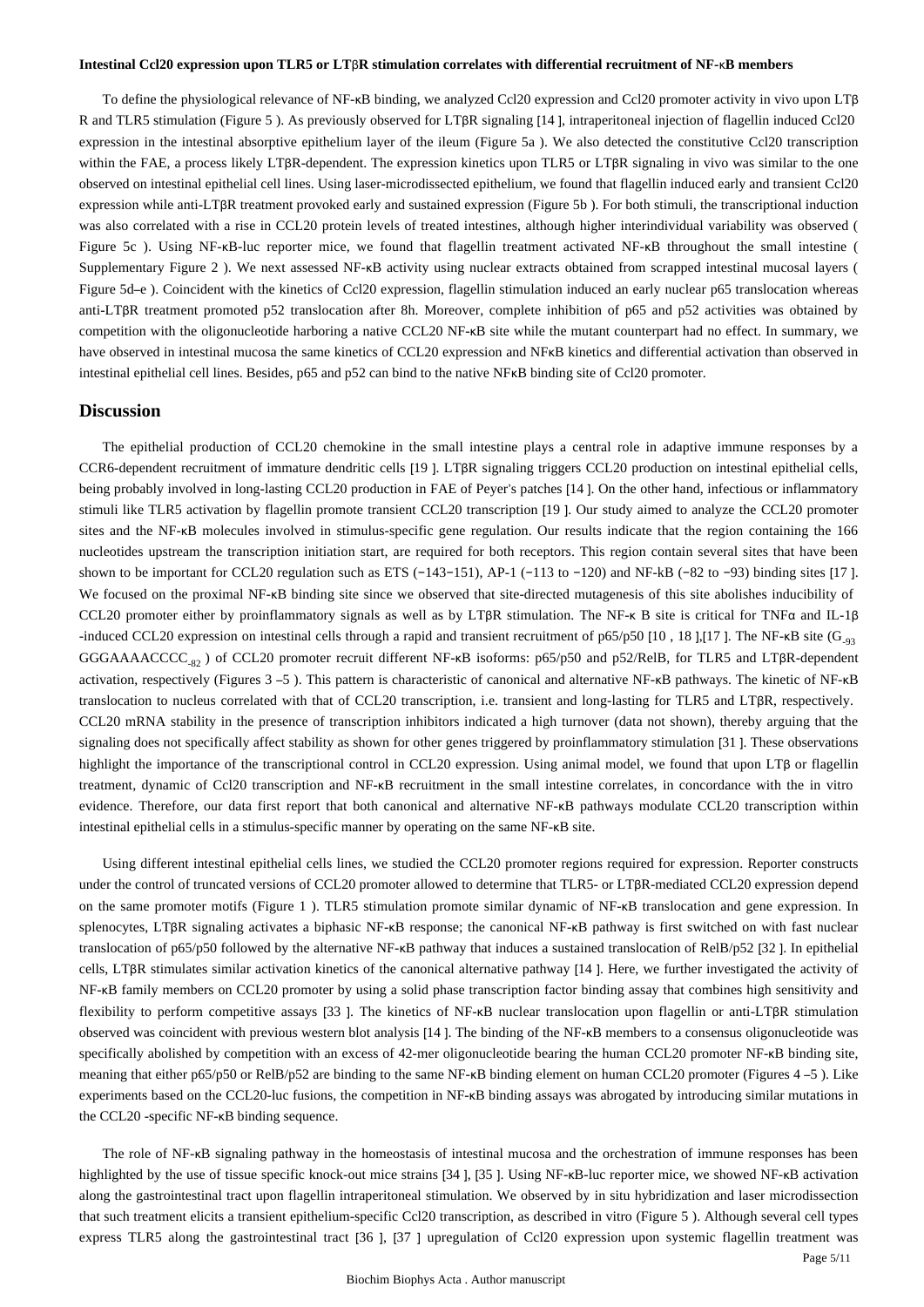specifically restricted to epithelium. The presence of binding sites for epithelium-specific transcription factors as ESE-1 within Ccl20 promoter [17 ] may account for this tropism. LTβR signaling produces a sustained upregulation of Ccl20 expression in intestinal epithelium ([14 ] and Figure 5 ). In intestinal cell lines, maximal Ccl20 mRNA levels and CCL20 protein production were systematically consecutive to the peak of nuclear translocation of NF-κB members. Since NF-κB binding site in human CCL20 and mice Ccl20 promoters are identical, we inferred that in vivo NF- $\kappa$ B members will bind to the same site in the CCL20 promoter on intestinal epithelial cells. We found that intestinal nuclear extracts isolated from animals treated with TLR5 or LTβR agonist promote the binding of p65 and p52, respectively, to 42-mer oligonucleotide bearing the human CCL20 promoter NF-κB binding site.

The alternative NF-κB pathway is stimulated by different receptors such as CD40, TWEAK, BAFF-R and LTβ-R, depending on stimulation and cell type [38 ], [39 ], [40 ]. Production of homeostatic chemokines such as CXCL12, CXCL13, CCL19 and CCL21 is regulated by LTβR signaling and transcriptional activation by RelB/p52 binding to their respective promoters [32 ], [30 ]. However in these conditions, p65 binding to those promoters or upregulation of expression of these homeostatic chemokines was never observed after activation of the canonical NF-κB pathway. This indicates that structural differences at the promoter level may selectively enhance the binding of a particular NF-κB combination.

Using random site selection to identify p52/RelB binding sites, Britanova et al. [41 ] showed that any DNA motif that binds the heterodimer p52/RelB in vitro, also binds p50/RelA. The CCL20 promoter NF-κB binding site was not retrieved in their study. This finding suggests that p52/RelB-specific binding sites are unusual, supporting the idea that degenerate binding of NF-κB members to NF-κB sites is the rule [23]. Our results show that in the intestinal epithelial CCL20 response, the presence of intact NF- $\kappa$ B binding site proximal to the transcription initiation site is critical for expression induction either under canonical or alternative NF-κB activation. Moreover, this single NF-κB site can bind both alternative and canonical NF-κB mediators as was shown for other cases [41 ], [23 ]. Noteworthy, slight modifications of NF-κB binding sites and surrounding motifs may have dramatic effect on the fine tuning of the transcriptional response [ 42 ] outlining the importance of additional factors in the regulation of NF-κB-dependent gene expression.

The major role of CCL20 in homeostatic immunity and inflammation may have modeled its promoter to respond to different NF-κB members and NF-kB-dependent signals in a unique cell type. To achieve immune functions of CCL20, the homeostatic signal promote long-lasting processes whereas the inflammatory signal favors transient functional activation of the epithelium. Further investigations are expected to improve our understanding on how the epithelial cell fine tune the overall transcriptional response to canonical or alternative pathways.

## **Ackowledgements:**

JCS and DC are funded by INSERM (including Avenir grant R02344ES), the Institut Pasteur de Lille, the Région Nord Pas de Calais and FEDER (ARCir Emergence/ARCir Europe), the Franco-Argentinean ECOS-SETCIP program (A04B03) and the European Community (STREP grant SavinMucoPath INCO-CT-2006-032296). MR is member of CONICET and funded by National Agency of Promotion of Science and Technology (ANPCYT-PICT34679), CONICET (PIP5241) and the European Community (STREP grant SavinMucoPath INCO-CT-2006-032296).

### **References:**

- 1 . Moser B , Wolf M , Walz A , Loetscher P . Trends Immunol . 25 : 2004 ; 75 84
- $\bullet$  2 . Eckmann L , Kagnoff MF , Fierer J . Infection & Immunity . 61 : 1993 ; 4569 74
- 3 . Williams IR . Ann N Y Acad Sci . 1072 : 2006 ; 52 61
- 4 . Schutyser E , Struyf S , Van Damme J . Cytokine Growth Factor Rev . 14 : 2003 ; 409 26
- 5 . Baba M , Imai T , Nishimura M , Kakizaki M , Takagi S , Hieshima K , Nomiyama H , Yoshie O . Journal of Biological Chemistry . 272 : 1997 ; 14893 8
- 6 . Cook DN , Prosser DM , Forster R , Zhang J , Kuklin NA , Abbondanzo SJ , Niu XD , Chen SC , Manfra DJ , Wiekowski MT , Sullivan LM , Smith SR , Greenberg HB , Narula SK , Lipp M , Lira SA . Immunity . 12 : 2000 ; 495 - 503
- 7 . Dieu MC , Vanbervliet B , Vicari A , Bridon JM , Oldham E , Aityahia S , Briere F , Zlotnik A , Lebecque S , Caux C . Journal of Experimental Medicine . 188 : 1998 ; 373 - 386
- 8 . Dieu-Nosjean MC , Massacrier C , Homey B , Vanbervliet B , Pin JJ , Vicari A , Lebecque S , Dezutter-Dambuyant C , Schmitt D , Zlotnik A , Caux C . Journal of Experimental Medicine . 192 : 2000 ; 705 - 717
- 9 . Cremel M , Berlier W , Hamzeh H , Cognasse F , Lawrence P , Genin C , Bernengo JC , Lambert C , Dieu-Nosjean MC , Delezay O . J Leukoc Biol . 78 : 2005 ; 158 66
- 10 . Izadpanah A , Dwinell MB , Eckmann L , Varki NM , Kagnoff MF . American Journal of Physiology Gastrointestinal & Liver Physiology . 280 : 2001 ; G710 9
- 11 . Tanaka Y , Imai T , Baba M , Ishikawa I , Uehira M , Nomiyama H , Yoshie O . European Journal of Immunology . 29 : 1999 ; 633 642
- 12 . Salazar-Gonzalez RM , Niess JH , Zammit DJ , Ravindran R , Srinivasan A , Maxwell JR , Stoklasek T , Yadav R , Williams IR , Gu X , McCormick BA , Pazos MA , Vella AT , Lefrancois L , Reinecker HC , McSorley SJ . Immunity . 24 : 2006 ; 623 - 32
- 13 . Iwasaki A , Kelsall BL . Journal of Experimental Medicine . 191 : 2000 ; 1381 1393
- 14 . Rumbo M , Sierro F , Debard N , Kraehenbuhl JP , Finke D . Gastroenterology . 127 : 2004 ; 213 23
- 15 . Le Borgne M , Etchart N , Goubier A , Lira SA , Sirard JC , van Rooijen N , Caux C , Ait-Yahia S , Vicari A , Kaiserlian D , Dubois B . Immunity . 24 : 2006 ; 191 201
- 16 . Thorley AJ , Goldstraw P , Young A , Tetley TD . Am J Respir Cell Mol Biol . 32 : 2005 ; 262 7 Epub 2004 Dec 23
- 17 . Kwon JH , Keates S , Simeonidis S , Grall F , Libermann TA , Keates AC . J Biol Chem . 278 : 2003 ; 875 84
- 18 . Fujiie S , Hieshima K , Izawa D , Nakayama T , Fujisawa R , Ohyanagi H , Yoshie O . International Immunology . 13 : 2001 ; 1255 63
- 19 . Sierro F , Dubois B , Coste A , Kaiserlian D , Kraehenbuhl JP , Sirard JC . Proc Natl Acad Sci U S A . 98 : 2001 ; 13722 7
- 20 . Bambou JC , Giraud A , Menard S , Begue B , Rakotobe S , Heyman M , Taddei F , Cerf-Bensussan N , Gaboriau-Routhiau V . J Biol Chem . 9 : 2004 ; 9 -
- 21 . Anderle P , Rumbo M , Sierro F , Mansourian R , Michetti P , Roberts MA , Kraehenbuhl JP . Gastroenterology . 129 : 2005 ; 321 7
- 22 . Gewirtz AT , Navas TA , Lyons L , Godowski PJ , Madara JL . J Immunol . 167 : 2001 ; 1882 1885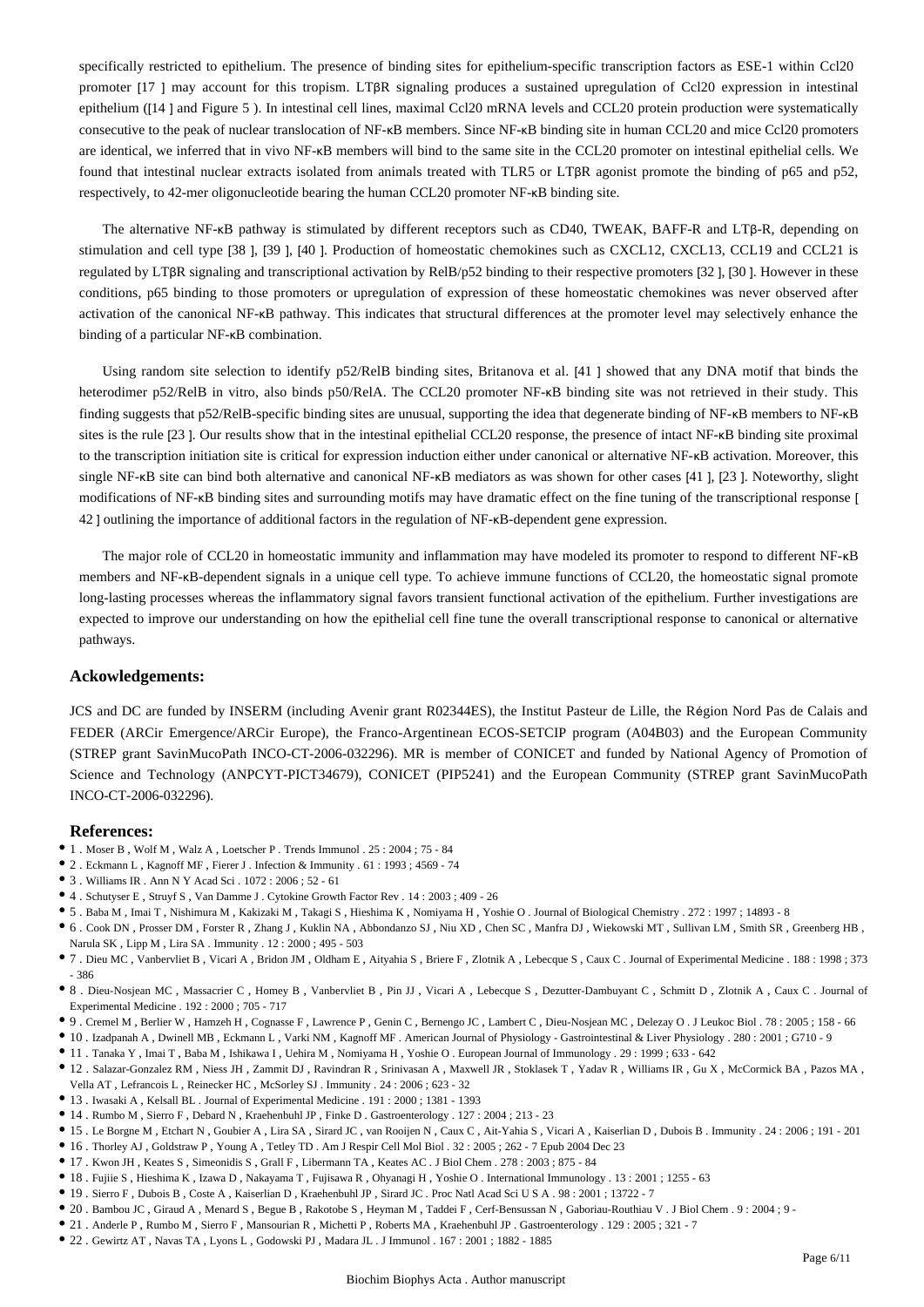- 23 . Natoli G , Saccani S , Bosisio D , Marazzi I . Nat Immunol . 6 : 2005 ; 439 45
- $\bullet$  24 . Hoffmann A , Baltimore D . Immunol Rev . 210 : 2006 ; 171 86
- 25 . Dejardin E . Biochem Pharmacol . 72 : 2006 ; 1161 79
- 26 . Harant H , Eldershaw SA , Lindley IJ . FEBS Letters . 509 : 2001 ; 439 45
- 27 . Kernéis S , Bogdanova A , Kraehenbuhl JP , Pringault E . Science . 277 : 1997 ; 948 952
- 28 . Didierlaurent A , Ferrero I , Otten LA , Dubois B , Reinhardt M , Carlsen H , Blomhoff R , Akira S , Kraehenbuhl JP , Sirard JC . J Immunol . 172 : 2004 ; 6922 30
- 29 . Sterzenbach T , Lee SK , Brenneke B , von Goetz F , Schauer DB , Fox JG , Suerbaum S , Josenhans C . Infect Immun . 75 : 2007 ; 2717 28
- 30 . Bonizzi G , Bebien M , Otero DC , Johnson-Vroom KE , Cao Y , Vu D , Jegga AG , Aronow BJ , Ghosh G , Rickert RC , Karin M . Embo J . 23 : 2004 ; 4202 10 31 . Hao S , Baltimore D . Nat Immunol . 10 : 2009 ; 281 - 8
- 32 . Dejardin E , Droin NM , Delhase M , Haas E , Cao Y , Makris C , Li ZW , Karin M , Ware CF , Green DR . Immunity . 17 : 2002 ; 525 -
- 33 . Renard P , Ernest I , Houbion A , Art M , Le Calvez H , Raes M , Remacle J . Nucleic Acids Res . 29 : 2001 ; E21 -
- 34 . Nenci A , Becker C , Wullaert A , Gareus R , van Loo G , Danese S , Huth M , Nikolaev A , Neufert C , Madison B , Gumucio D , Neurath MF , Pasparakis M . Nature . 14 : 2007 ; 14 -
- 35 . Zaph C , Troy AE , Taylor BC , Berman-Booty LD , Guild KJ , Du Y , Yost EA , Gruber AD , May MJ , Greten FR , Eckmann L , Karin M , Artis D . Nature . 25 : 2007 ;  $25 -$
- 36 . Uematsu S , Jang MH , Chevrier N , Guo Z , Kumagai Y , Yamamoto M , Kato H , Sougawa N , Matsui H , Kuwata H , Hemmi H , Coban C , Kawai T , Ishii KJ , Takeuchi O , Miyasaka M , Takeda K , Akira S . Nat Immunol . 7 : 2006 ; 868 - 74
- 37 . Uematsu S , Fujimoto K , Jang MH , Yang BG , Jung YJ , Nishiyama M , Sato S , Tsujimura T , Yamamoto M , Yokota Y , Kiyono H , Miyasaka M , Ishii KJ , Akira S . Nat Immunol . 9 : 2008 ; 769 - 76
- 38 . Saitoh T , Nakayama M , Nakano H , Yagita H , Yamamoto N , Yamaoka S . J Biol Chem . 1 : 2003 ; 1 -
- 39 . Claudio E , Brown K , Park S , Wang H , Siebenlist U . Nat Immunol . 3 : 2002 ; 958 65
- 40 . Derudder E , Dejardin E , Pritchard LL , Green DR , Korner M , Baud V . J Biol Chem . 2003 ;
- 41 . Britanova LV , Makeev VJ , Kuprash DV . Biochem Biophys Res Commun . 365 : 2008 ; 583 8
- $\bullet$  42 . Leung TH , Hoffmann A , Baltimore D . Cell . 118 : 2004 ; 453 64

Human CCL20 promoter regions required for TLR5- anf LTβR-mediated expression

(a) Human CCL20 promoter organization. The sequence of the promoter cloned into luciferase reporter plasmid Δ1451 is shown. Bases are numbered according to relative position to transcription initiation site (+1). Binding sites for transcription factors in the 250 bp proximal to +1 are marked. Positions of nested deletions within the promoter transcriptional fusion are indicated by arrows. (b, c) Transcriptional fusion activity of upon stimulation. T84 cells were transfected with a plasmid containing firefly luciferase gene controlled by the various CCL20 promoters and a normalizing plasmid coding Renilla luciferase. Cells were stimulated 48h after transfection with flagellin 1 μg/mL (b) or LTβ 1μg/mL (c). When indicated, the reporter construct harbors a mutated NF-κB binding motif (GGGAAAACCCC → CTGAGAATTCC). Luciferase activity is expressed relative to the Δ1451 reporter fusion in unstimulated conditions. Renilla luciferase was used to normalize the transfection efficiency. Results are the average of at least two independent experiments.

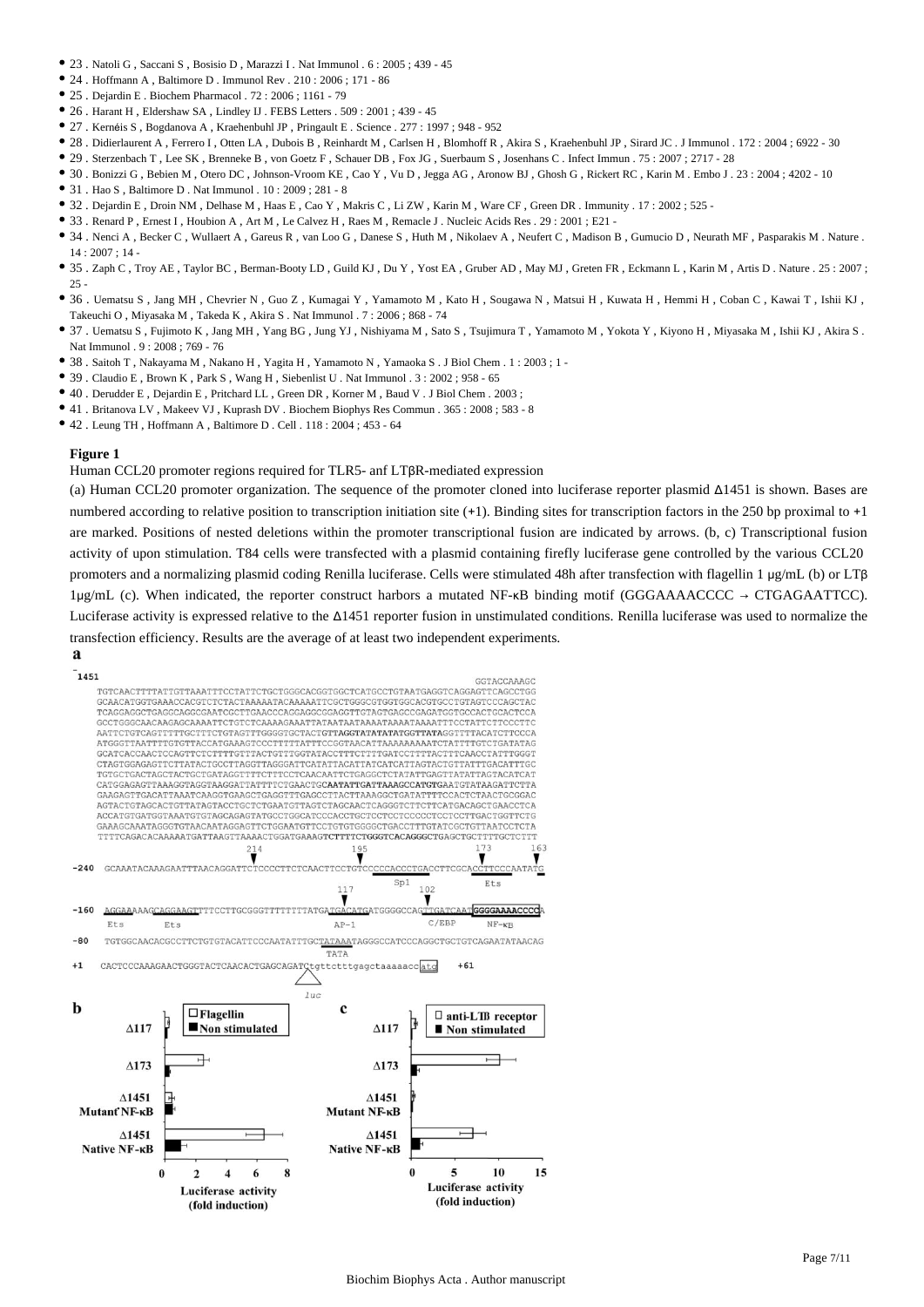## Kinetics of CCL20 expression upon upon flagellin or LTβ stimulation

Intestinal epithelial cells (T84 or Caco-2) were stimulated with either flagellin 1 μg/ml or LTβ (1μg/mL) or LTβR-specific agonist antibody (0.1 μg/mL) and lysed at different times as indicated. CCL20 -specific mRNA levels were measured by RT-qPCR and normalized to levels in untreated cells (a). One representative experiment out of two is shown. CCL20 levels were determined by ELISA in the culture supernatants after 24h stimulation. One representative experiment out of two is shown for T84 cells (b) and Caco-2 cells (c). Levels of significance for paired Student T test: \* p <0.02; \*\*p <0.005; \*\*\* p <0.002.

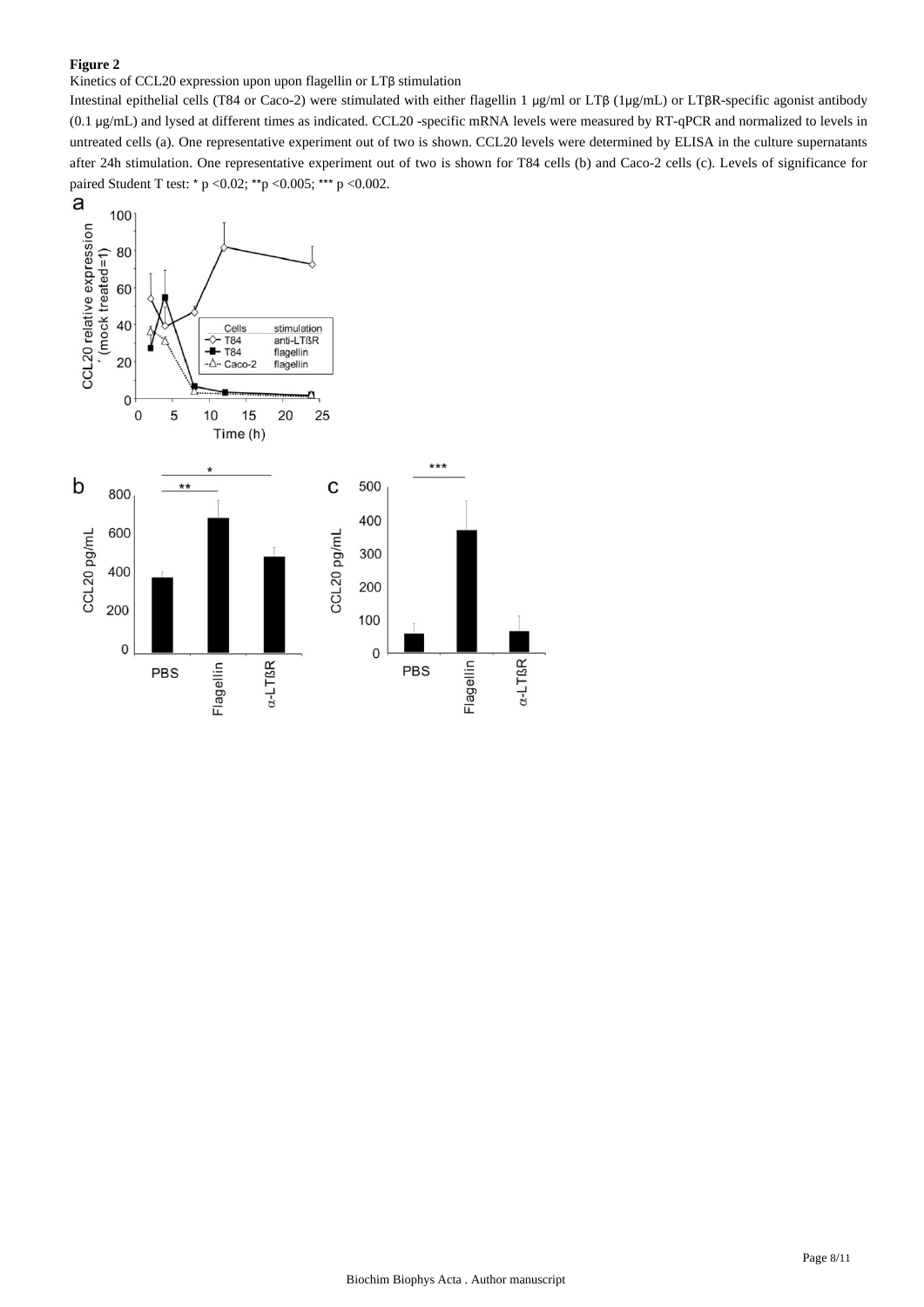NF-κB members recruited to nucleus upon TLR5 or LTβR stimulation

Intestinal epithelial cells were stimulated with PBS (mock condition), flagellin (1μg/mL), LTβ (1μg/mL) or LTβR-specific agonist antibody (0.1 μg/mL). Nuclear extracts were prepared at indicated times and used to test the presence of different NF-κB family members in a solid phase transcription factor binding assay. The NF-κB binding was detected using antibodies specific for p65 and p52. Nuclear extracts from Raji B cells were used to normalize the OD values in the different assays. Results are expressed as normalized OD obtained after immunoenzymatic development. One representative experiment out of three is shown for human Caco-2 cells upon flagellin stimulation (upper panel, ac), human T84 cells upon flagellin stimulation (middle upper panel, d–g), T84 cells upon LTβR stimulation (middle lower panel h–k) and mouse ICcl2 cells upon LTβR stimulation (lower panel, l and m).Canonical pathway Alternative pathway

 $\begin{matrix} 1.6 \\ 1.4 \end{matrix}$ p65  $\mathbf{c}$  $n52$ **TLR5** stimulati A 8h 24h mock  $0.5h$ 16  $2h$  $\begin{array}{c} 1.6 \\ 1.4 \\ 1.2 \end{array}$ RelB  $\mathsf{g}$ **TLR5** stimulation  $n52$ ells: **B4** LTßR stimulation<br>T84 cells nock mock LTBR stimulation<br>- ICcl2 cells 1.6<br>
1.4<br>
1.2<br>
1.2<br>
1.2<br>
0.8<br>
0.6<br>
0.4<br>
0.2  $\mathsf{m}$ p52  $p65$  $0.5h$ iock hock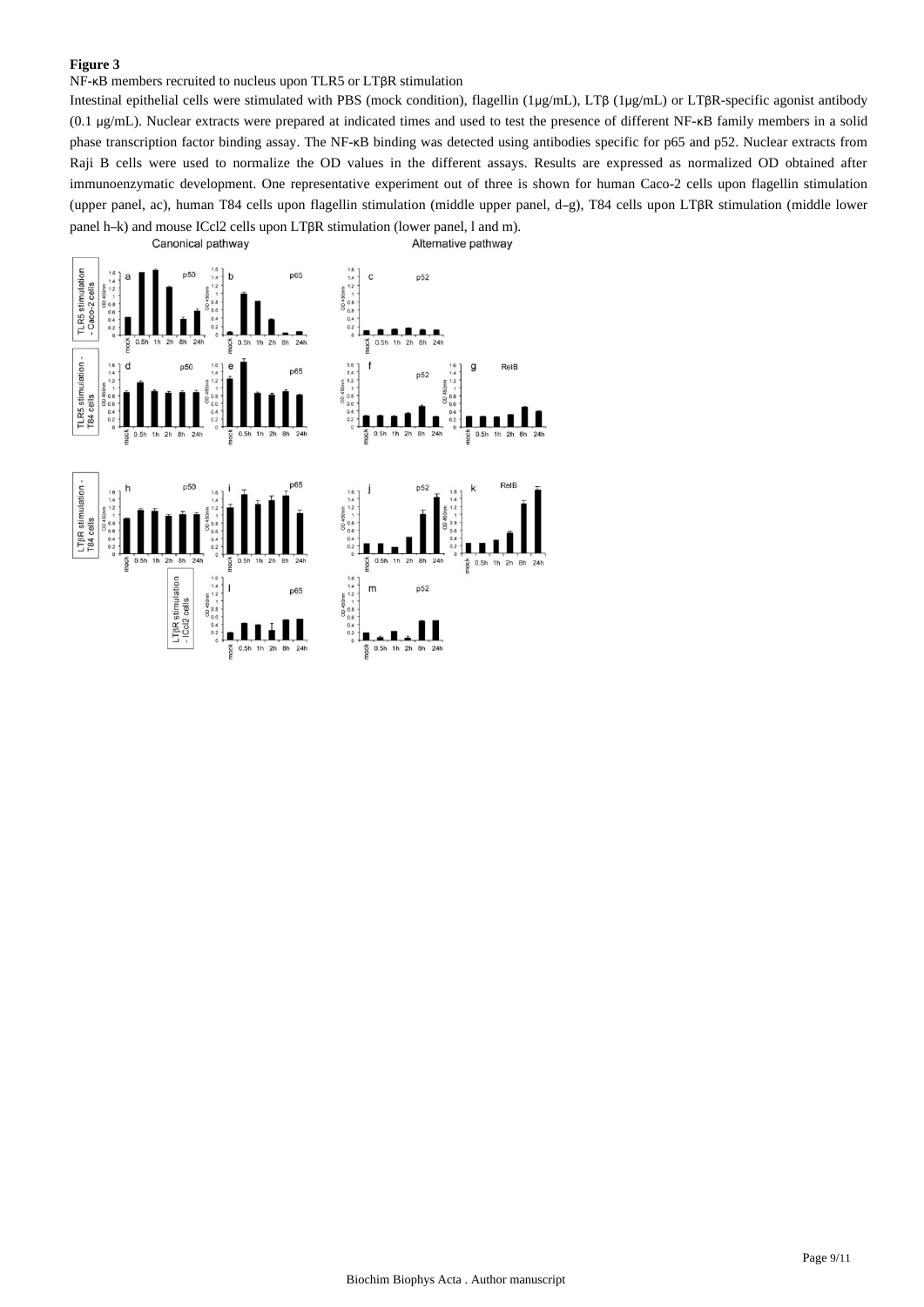Interaction of NF-κB members with the CCL20 -specific NF-κB binding site

Nuclear extracts from T84 cells that were activated either with flagellin for 30min or LTβR signaling for 8h were selected to assess the competition by NF-κB motifs of CCL20 promoter. Synthetic 42-mer oligonucleotide bearing the human CCL20 promoter sequence encompassing the NF-κB binding site (GGGAAAACCCC) indicated as "Native CCL20 NF-κB" was used as free competitor. Competition was also performed with the oligonucleotide "Mutated CCL20 NF-κB" that contains point mutations within the NF-κB motif (CTGAGAATTCC). Nuclear extracts were incubated in the plate alone or in the presence the competitor oligonucleotide (10 μM). The NF-κB binding was detected by a solid phase transcription factor binding assay ELISA using antibodies specific for p50 (a), p65 (b), RelB (c) and p52 (d). Results are expressed as OD obtained after immunoenzymatic development. Results are the average of two independent experiments in triplicate.